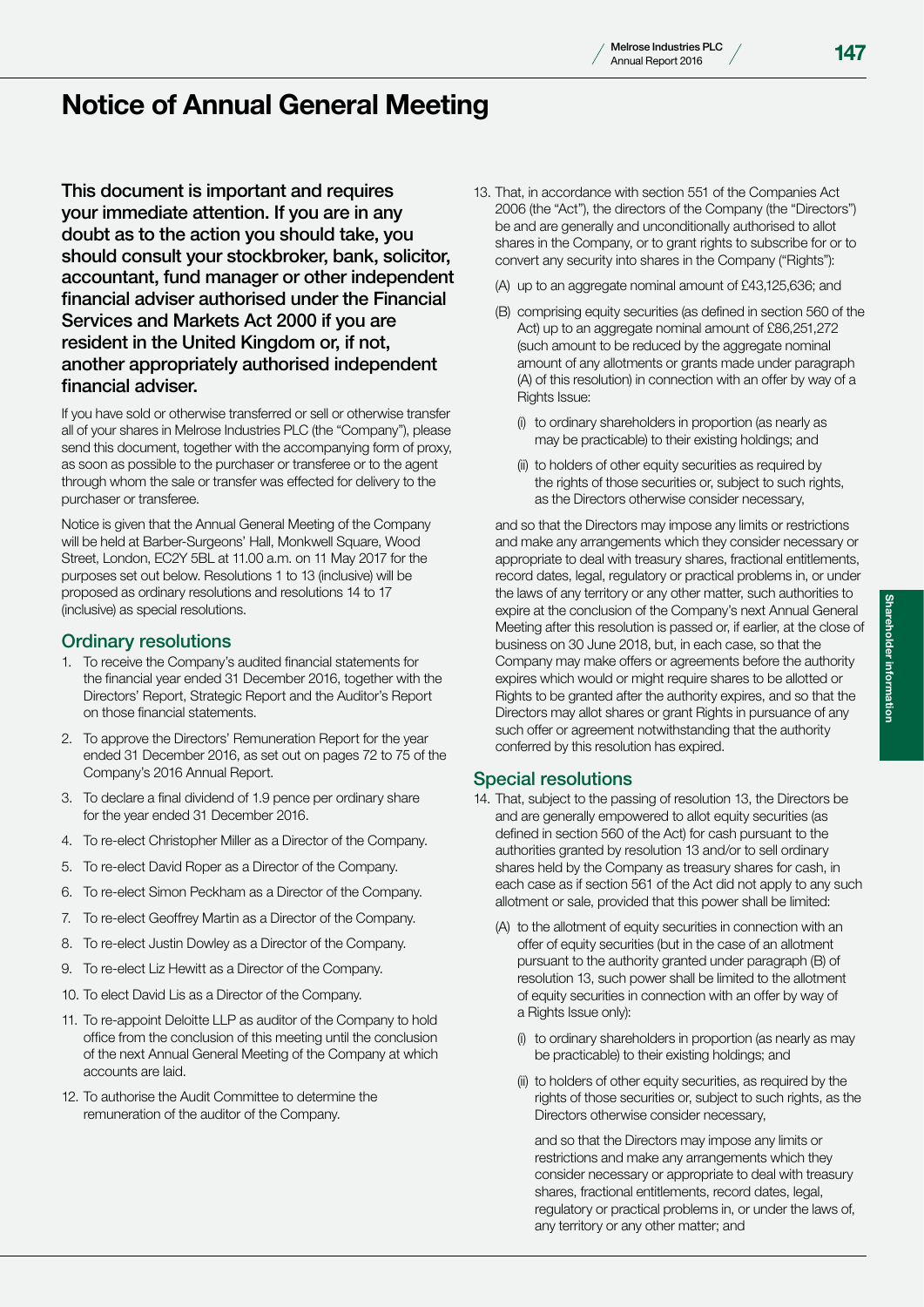## Notice of Annual General Meeting continued

(B) to the allotment (otherwise than in circumstances set out in paragraph (A) of this resolution) of equity securities pursuant to the authority granted by paragraph (A) of resolution 13 or sale of treasury shares up to a nominal amount of £6,468,845,

 such powers to expire at the conclusion of the Company's next Annual General Meeting after this resolution is passed or, if earlier, at the close of business on 30 June 2018, but, in each case, so that the Company may make offers or agreements before the power expires which would or might require equity securities to be allotted (and/or treasury shares sold) after the power expires and so that the Directors may allot equity securities (and/or sell treasury shares) in pursuance of any such offer or agreement notwithstanding that the power conferred by this authority has expired.

- 15. That, subject to the passing of resolution 13 and in addition to any power granted under resolution 14, the Directors be and are generally empowered to allot equity securities (as defined in section 560 of the Act) for cash pursuant to the authorities granted by resolution 13 and/or to sell ordinary shares held by the Company as treasury shares for cash, in each case as if section 561 of the Act did not apply to any such allotment or sale, provided that this power shall be:
	- (A) limited to the allotment of equity securities pursuant to the authority granted by sub paragraph (A) of resolution 13 or sale of treasury shares up to a nominal amount of £6,468,845; and
	- (B) used only for the purposes of financing (or refinancing, if the authority is to be used within six months of the original transaction) a transaction which the Directors determine to be an acquisition or other capital investment of a kind contemplated by the Statement of Principles on Disapplying Pre-Emption Rights most recently published by the Pre-Emption Group prior to the date of this notice of the Annual General Meeting,

 such powers to expire at the conclusion of the Company's next Annual General Meeting after this resolution is passed or, if earlier, at the close of business on 30 June 2018, but, in each case, so that the Company may make offers or agreements before the power expires which would or might require equity securities to be allotted (and/or treasury shares sold) after the power expires and so that the Directors may allot equity securities (and/or sell treasury shares) in pursuance of any such offer or agreement notwithstanding that the power conferred by this authority has expired.

- 16. That the Company be and is generally and unconditionally authorised to make one or more market purchases (within the meaning of section 693 of the Act) of ordinary shares in the capital of the Company provided that:
	- (A) the maximum aggregate number of ordinary shares authorised to be purchased is 188,674,658;
	- (B) the minimum price which may be paid for an ordinary share is the nominal value of an ordinary share at the time of such purchase;
- (C) the maximum price which may be paid for an ordinary share is not more than the higher of:
	- (i) 105% of the average of the middle-market quotation for an ordinary share as derived from the Daily Official List of the London Stock Exchange for the five business days immediately preceding the day on which the ordinary share is purchased; and
	- (ii) the higher of the price of the last independent trade and the highest current independent bid on the trading venue where the purchase is carried out, in each case, exclusive of expenses;
- (D) this authority shall expire at the conclusion of the Company's next Annual General Meeting after this resolution is passed or, if earlier, at the close of business on 30 June 2018;
- (E) the Company may make a contract of purchase of ordinary shares under this authority which would or might be executed wholly or partly after the expiry of this authority, and may make a purchase of ordinary shares in pursuance of any such contract; and
- (F) any ordinary shares purchased pursuant to this authority may either be held as treasury shares or cancelled by the Company, depending on which course of action is considered by the Directors to be in the best interests of shareholders at the time.
- 17. That a general meeting other than an Annual General Meeting may be called on not less than 14 clear days' notice.

### Recommendation

The Board believes that each of the resolutions to be proposed at the Annual General Meeting is in the best interests of the Company and its shareholders as a whole. Accordingly, the Directors unanimously recommend that ordinary shareholders vote in favour of all of the resolutions proposed, as the Directors intend to do in respect of their own beneficial holdings.

## By order of the Board

Jonathon Crawford Company Secretary 7 April 2017

Registered Office: 11th Floor The Colmore Building 20 Colmore Circus Queensway **Birmingham** West Midlands B4 6AT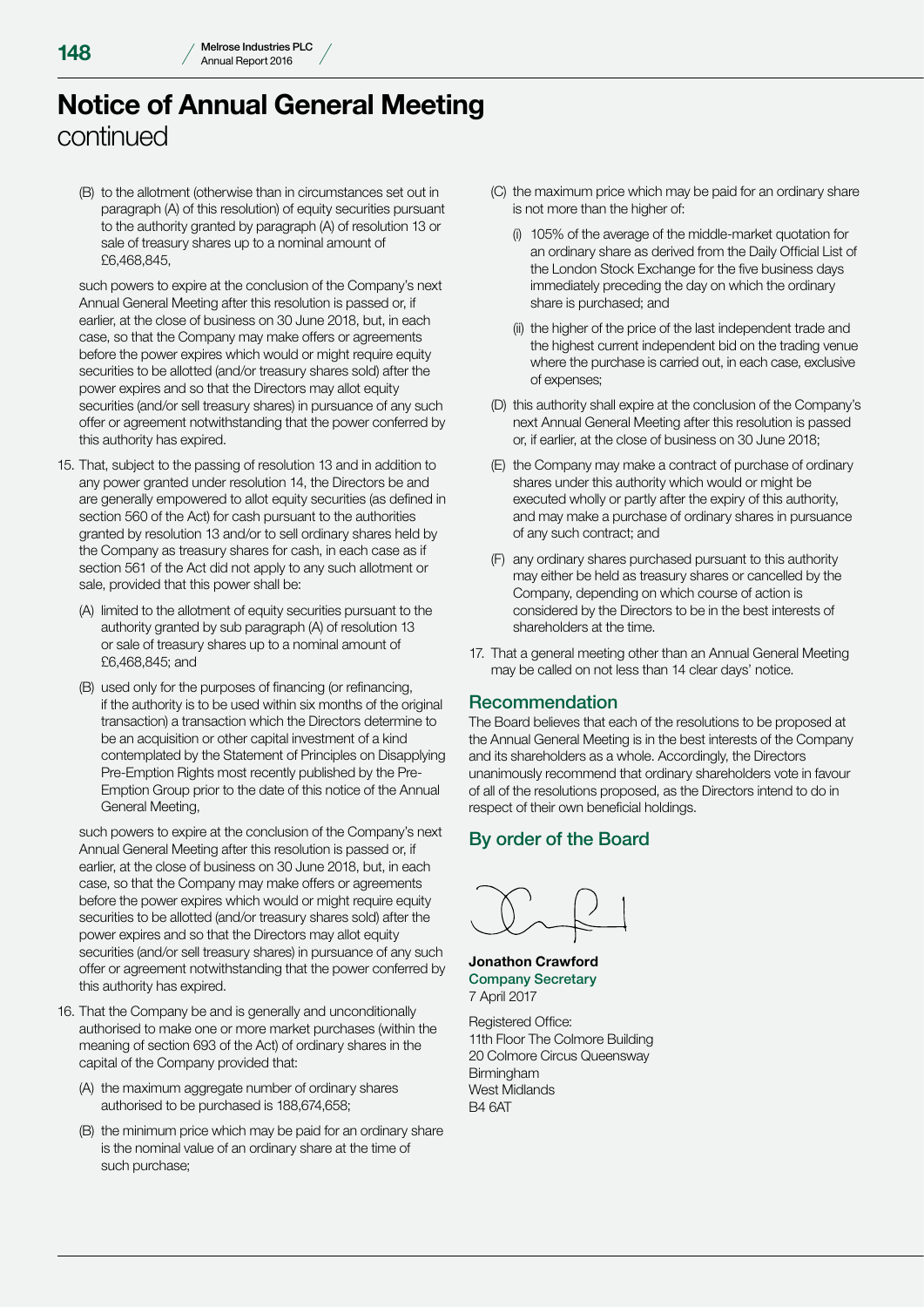## Explanatory notes to the proposed resolutions

Resolutions 1 to 13 (inclusive) are proposed as ordinary resolutions, which means that for each of those resolutions to be passed, more than half the votes cast must be cast in favour of the resolution. Resolutions 14 to 17 (inclusive) are proposed as special resolutions, which means that for each of those resolutions to be passed, at least three-quarters of the votes cast must be cast in favour of the resolution.

#### Resolution 1 – Receipt of 2016 Annual Report and financial statements

The Directors are required to lay the Company's financial statements, the Strategic Report and the Directors' and auditor's reports on those financial statements (collectively, the "2016 Annual Report") before shareholders each year at the Annual General Meeting ("AGM").

#### Resolution 2 – Approval of Directors' remuneration report

The Directors' remuneration report (the "Directors' Remuneration Report") is presented in two sections:

- the annual statement from the Chairman of the Remuneration Committee; and
- the annual report on remuneration.

The annual statement from the Chairman of the Remuneration Committee, set out on pages 72 to 75 of the 2016 Annual Report, summarises, for the year ended 31 December 2016, the major decisions taken on Directors' remuneration, any substantial changes relating to Directors' remuneration made during the year and the context in which those changes occurred and decisions that have been taken.

The annual report on remuneration, set out on pages 72 to 84 of the 2016 Annual Report, provides details of the remuneration paid to Directors in respect of the year ended 31 December 2016, including base salary, taxable benefits, short-term incentives, long-term incentives vested in the year, pension-related benefits, any other items in the nature of remuneration and any sum(s) recovered or withheld during the year in respect of amounts paid in earlier years.

The Directors' Remuneration Report is subject to an annual advisory shareholder vote by way of an ordinary resolution. Resolution 2 is to approve the Directors' Remuneration Report.

#### Resolution 3 – Declaration of final dividend

The Board is recommending, and shareholders are being asked to approve, the declaration of a final dividend of 1.9 pence per ordinary share for the year ended 31 December 2016. The final dividend will, subject to shareholder approval, be paid on 16 May 2017 to the holders of ordinary shares whose names are recorded on the register of members of the Company at the close of business on 7 April 2017.

### Resolutions 4 to 9 (inclusive) – Re-election of Directors

In accordance with the UK Corporate Governance Code (the "Code") and the Company's Articles of Association (the "Articles"), every Director (with the exception of the senior non-executive director, John Grant, who will retire at the conclusion of the AGM and will not stand for re-election) will stand for re-election at the AGM. Biographical details of each Director can be found on pages 56 and 57 of the 2016 Annual Report. All of the non-executive Directors standing for re-election are currently considered independent under the Code.

#### Resolution 10 – Election of Director

In accordance with the Articles, David Lis is standing for election as a Director of the Company following his appointment to the Board with effect from 12 May 2016, shortly after the 2016 AGM. Biographical details for David Lis can be found on page 57 of the 2016 Annual Report.

#### Resolution 11 – Re-appointment of auditor

The Company is required to appoint auditors at each general meeting at which accounts are laid before shareholders, to hold office until the next such meeting.

The Audit Committee has reviewed the effectiveness, performance, independence and objectivity of the existing external auditor, Deloitte LLP, on behalf of the Board, and concluded that the external auditor was in all respects effective.

This resolution proposes the re-appointment of Deloitte LLP until the conclusion of the next AGM.

#### Resolution 12 – Authority to agree auditor's remuneration

This resolution seeks authority for the Audit Committee to determine the level of the auditor's remuneration.

#### Resolution 13 – Authority to allot shares

This resolution seeks shareholder approval to grant the Directors the authority to allot shares in the Company, or to grant rights to subscribe for or convert any securities into shares in the Company ("Rights"), pursuant to section 551 of the Act ("Section 551 authority"). The authority contained in paragraph (A) of the resolution will be limited to an aggregate nominal amount of £43,125,636, being approximately one-third of the Company's issued ordinary share capital as at 6 April 2017 (being the last business day prior to the publication of this notice).

In line with guidance issued by the Investment Association, paragraph (B) of this resolution would give the Directors authority to allot shares in the Company or grant Rights in connection with a Rights Issue up to aggregate nominal amount of £86,251,272, representing approximately two-thirds of the Company's issued ordinary share capital as at 6 April 2017, as reduced by the aggregate nominal amount of any allotments or grants under paragraph (A) of this resolution.

The Company does not hold any shares in treasury.

If approved, the Section 551 authority shall, unless renewed, revoked or varied by the Company, expire at the end of the Company's next AGM after the resolution is passed or, if earlier, at the close of business on 30 June 2018. The exception to this is that the Directors may allot shares or grant Rights after the authority has expired in connection with an offer or agreement made or entered into before the authority expired. The Directors have no present intention to exercise the Section 551 authority.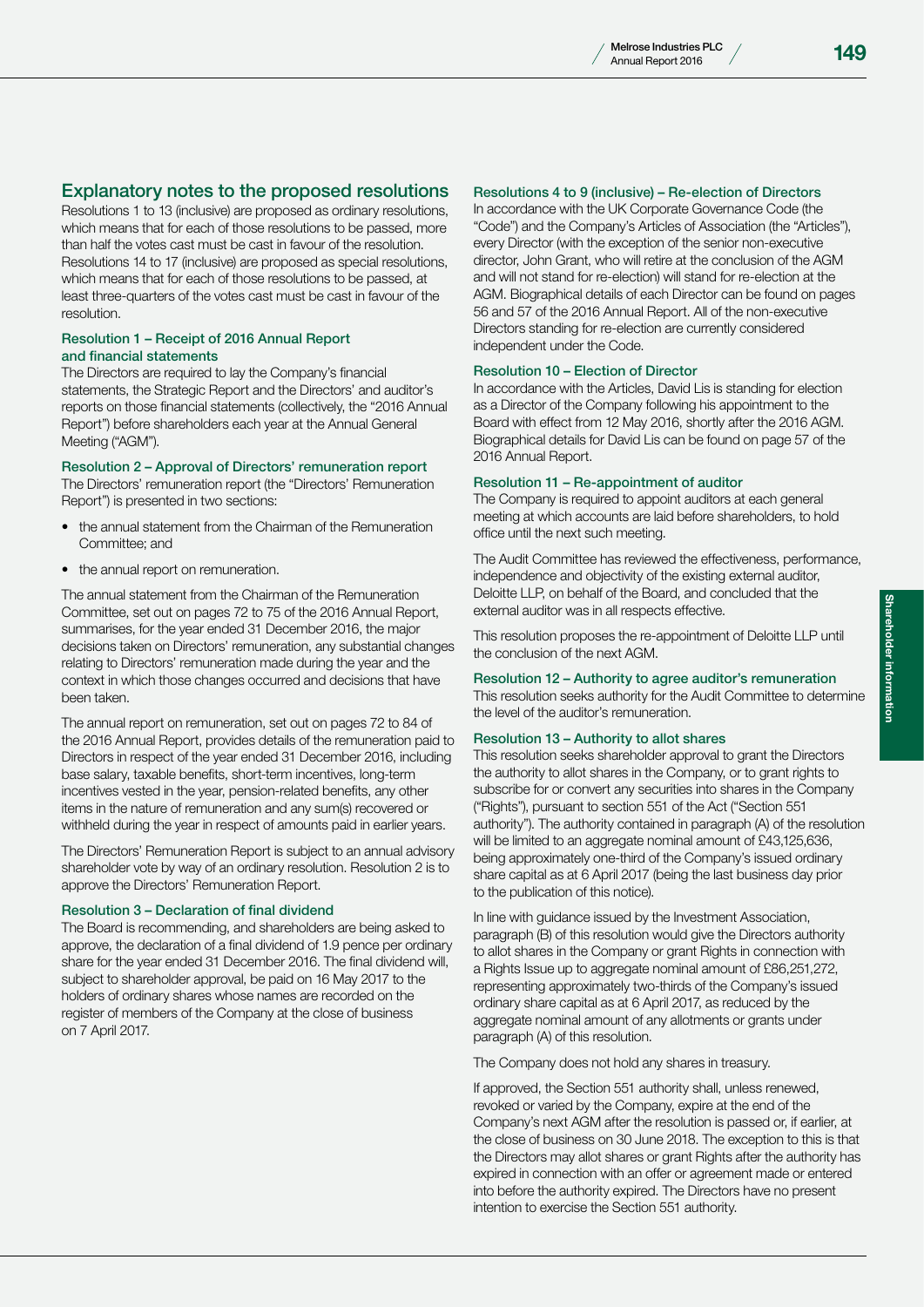# Notice of Annual General Meeting continued

### Resolutions 14 to 15 – Partial disapplication of pre-emption rights

These resolutions seek shareholder approval to grant the Directors the power to allot equity securities of the Company pursuant to sections 570 and 573 of the Act (the "Section 570 and 573 power") without first offering them to existing shareholders in proportion to their existing shareholdings.

The power is limited to allotments for cash in connection with pre-emptive offers, subject to any arrangements that the Directors consider appropriate to deal with fractions and overseas requirements and otherwise for cash up to a maximum nominal value of £12,937,690, representing approximately 10% of the Company's issued ordinary share capital as at 6 April 2017 (being the last business day prior to the publication of this notice).

The Directors intend to adhere to the guidelines set out in the Pre-Emption Group's Statement of Principles (as updated in March 2015) and not to allot shares for cash on a non pre-emptive basis pursuant to a relevant authority in resolutions 14 or 15:

- in excess of an amount equal to 5% of the Company's issued ordinary share capital (excluding treasury shares) in any one-year period, whether or not in connection with an acquisition or specified capital investment; or
- in excess of an amount equal to 7.5% of the Company's issued ordinary share capital in a rolling three-year period,

in each case other than in connection with an acquisition or specified capital investment which is announced contemporaneously with the allotment or which has taken place in the preceding six-month period and is disclosed in the announcement of the allotment.

If approved, the Section 570 and 573 power shall apply until the end of the Company's next AGM after the resolution is passed or, if earlier, until the close of business on 30 June 2018. The exception to this is that the Directors may allot equity securities after the power has expired in connection with an offer or agreement made or entered into before the power expired. The Directors have no present intention to exercise the Section 570 and 573 power.

#### Resolution 16 – Authority to purchase own shares

This resolution seeks shareholder approval to grant the Company the authority to purchase its own shares pursuant to sections 693 and 701 of the Act.

This authority is limited to an aggregate maximum number of 188,674,658 ordinary shares, representing 10% of the Company's issued ordinary share capital as at 6 April 2017.

The maximum price which may be paid for an ordinary share will be an amount which is not more than the higher of: (i) 5% above the average of the middle market quotation for an ordinary share as derived from the Daily Official List of the London Stock Exchange for the five business days immediately preceding the day on which the ordinary share is purchased; and (ii) the higher of the price of the last independent trade and the highest current independent bid on the trading venue where the purchase is carried out (in each case, exclusive of expenses).

If approved, the authority shall, unless varied, revoked or renewed, expire at the end of the Company's next AGM after the resolution is passed or, if earlier, at the close of business on 30 June 2018. The Directors have no present intention of exercising all or any of the powers conferred by this resolution and will only exercise their authority if it is in the interests of shareholders generally.

#### Resolution 17 – Notice period for general meetings other than AGMs

This resolution seeks shareholder approval to allow the Company to continue to call general meetings (other than AGMs) on 14 clear days' notice. In accordance with the Act, as amended by the Companies (Shareholders' Rights) Regulations 2009, the notice period required for general meetings of the Company is 21 days unless shareholders approve a shorter notice period (subject to a minimum period of 14 clear days). In accordance with the Act, the Company must make a means of electronic voting available to all shareholders for that meeting in order to be able to call a general meeting on less than 21 clear days' notice.

The Company intends to only use the shorter notice period where this flexibility is merited by the purpose of the meeting and is considered to be in the interests of shareholders generally, and not as a matter of routine. AGMs will continue to be held on at least 21 clear days' notice.

The approval will be effective until the Company's next AGM, when it is intended that a similar resolution will be proposed.

### Explanatory notes as to the proxy, voting and attendance procedures at the Annual General Meeting (AGM)

- 1. The holders of ordinary shares in the Company are entitled to attend the AGM and are entitled to vote. A member entitled to attend, speak and vote at the AGM is also entitled to appoint a proxy to exercise all or any of his/her rights to attend, speak and vote at the AGM in his/her place. Such a member may appoint more than one proxy, provided that each proxy is appointed to exercise the rights attached to different shares. A proxy need not be a member of the Company.
- 2. A form of proxy is enclosed with this notice. To be effective, a form of proxy must be completed and returned, together with any power of attorney or authority under which it is completed or a certified copy of such power or authority, so that it is received by the Company's registrars at the address specified on the form of proxy not less than 48 hours (excluding any part of a day that is not a working day) before the stated time for holding the meeting (or, in the event of an adjournment, not less than 48 hours before the stated time of the adjourned meeting (excluding any part of a day which is not a working day)). Returning a completed form of proxy will not preclude a member from attending the meeting and voting in person.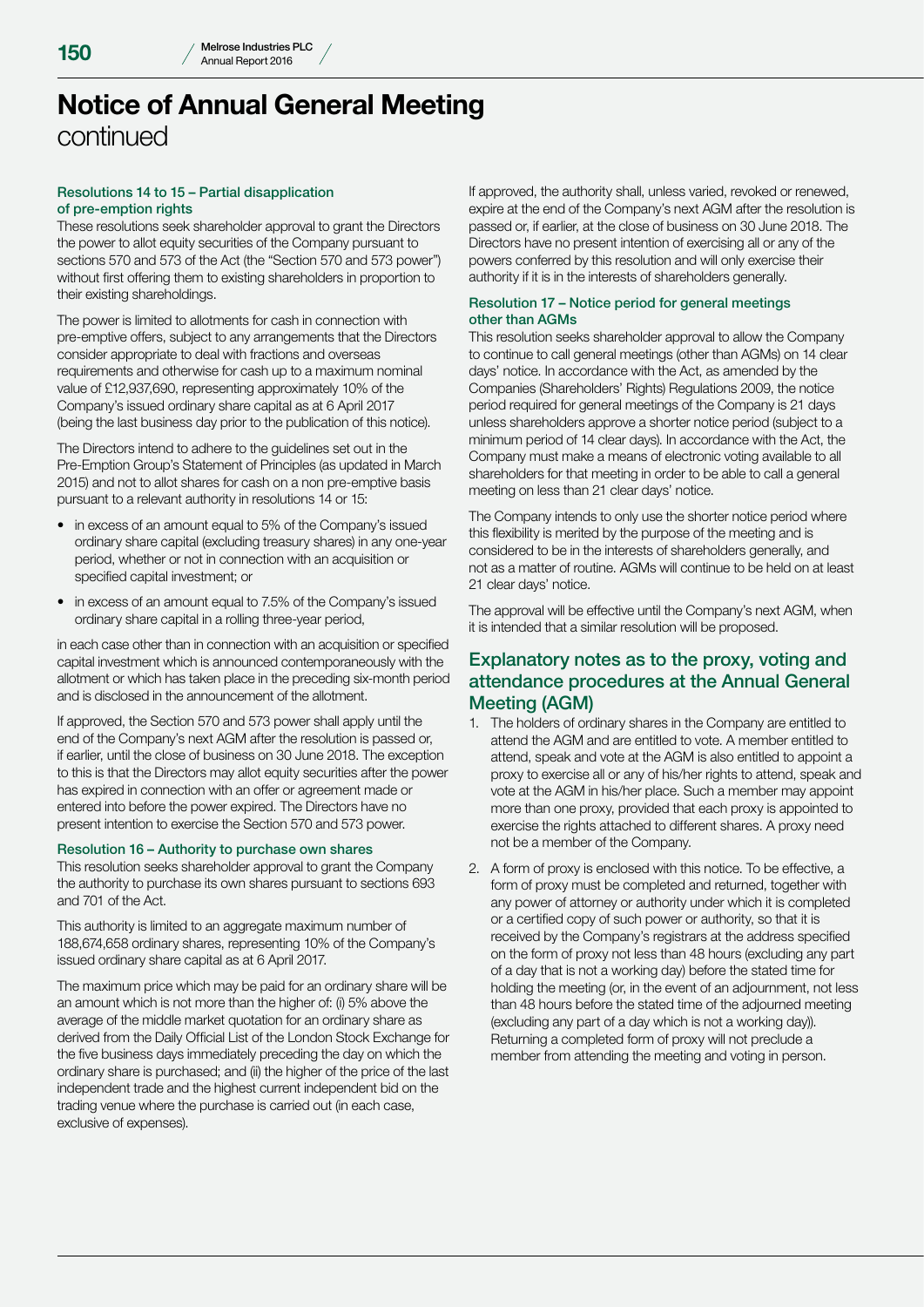- 3. Any person to whom this notice is sent who is a person nominated under section 146 of the Act to enjoy information rights (a "Nominated Person") may, under an agreement between him/her and the shareholder by whom he/she was nominated, have a right to be appointed (or to have someone else appointed) as a proxy for the AGM. If a Nominated Person has no such proxy appointment right or does not wish to exercise it, he/she may, under any such agreement, have a right to give instructions to the shareholder as to the exercise of voting rights. The statement of the rights of shareholders in relation to the appointment of proxies in paragraphs 1 and 2 opposite does not apply to Nominated Persons. The rights described in paragraphs 1 and 2 can only be exercised by the holders of ordinary shares in the Company.
- 4. To be entitled to attend and vote at the AGM (and for the purposes of the determination by the Company of the number of votes they may cast), members must be entered on the Company's register of members by 6.30 p.m. on 9 May 2017 (or, in the event of an adjournment, on the date which is two days, excluding any day which is not a working day, before the time of the adjourned meeting). Changes to entries on the register of members after this time shall be disregarded in determining the rights of any person to attend or vote at the meeting.
- 5. As at 6 April 2017 (being the last business day prior to the publication of this notice), the Company's issued share capital consists of 1,886,746,589 ordinary shares of 48/7 pence each, carrying one vote each.
- 6. CREST members who wish to appoint a proxy or proxies through the CREST electronic proxy appointment service may do so by using the procedures described in the CREST Manual (available at www.euroclear.com). CREST Personal Members or other CREST sponsored members, and those CREST members who have appointed a service provider(s), should refer to their CREST sponsor or voting service provider(s), who will be able to take the appropriate action on their behalf.
- 7. In order for a proxy appointment or instruction made using the CREST service to be valid, the appropriate CREST message (a "CREST Proxy Instruction") must be properly authenticated in accordance with Euroclear UK & Ireland Limited's specifications, and must contain the information required for such instruction, as described in the CREST Manual. The message, regardless of whether it constitutes the appointment of a proxy or is an amendment to the instruction given to a previously appointed proxy, must, in order to be valid, be transmitted so as to be received by the issuer's agent (ID RA19) by 11.00 a.m. on 9 May 2017. For this purpose, the time of receipt will be taken to be the time (as determined by the time stamp applied to the message by the CREST Application Host) from which the issuer's agent is able to retrieve the message by enquiry to CREST in the manner prescribed by CREST. After this time any change of instructions to proxies appointed through CREST should be communicated to the appointee through other means.

8. CREST members and, where applicable, their CREST sponsors, or voting service providers should note that Euroclear UK & Ireland Limited does not make available special procedures in CREST for any particular message. Normal system timings and limitations will, therefore, apply in relation to the input of CREST Proxy Instructions. It is the responsibility of the CREST member concerned to take (or, if the CREST member is a CREST Personal Member, or sponsored member, or has appointed a voting service provider, to procure that his/ her CREST sponsor or voting service provider(s) take(s)) such action as shall be necessary to ensure that a message is transmitted by means of the CREST system by any particular time. In this connection, CREST members and, where applicable, their CREST sponsors or voting system providers are referred, in particular, to those sections of the CREST Manual concerning practical limitations of the CREST system and timings.

Melrose Industries PLC

- 9. The Company may treat as invalid a CREST Proxy Instruction in the circumstances set out in Regulation 35(5) (a) of the Uncertificated Securities Regulations 2001.
- 10. Any corporation which is a member can appoint one or more corporate representatives who may exercise on its behalf all of its powers as a member provided that they do not do so in relation to the same shares.
- 11. Under section 527 of the Act, members meeting the threshold requirements set out in that section have the right to require the Company to publish on a website a statement setting out any matter relating to: (i) the audit of the Company's accounts (including the auditor's report and the conduct of the audit) that are to be laid before the AGM; or (ii) any circumstance connected with an auditor of the Company ceasing to hold office since the previous meeting at which annual accounts and reports were laid in accordance with section 437 of the Act. The Company may not require the shareholders requesting any such website publication to pay its expenses in complying with sections 527 or 528 of the Act. Where the Company is required to place a statement on a website under section 527 of the Act, it must forward the statement to the Company's auditor not later than the time when it makes the statement available on the website. The business which may be dealt with at the AGM includes any statement that the Company has been required under section 527 of the Act to publish on a website.
- 12. Any member holding ordinary shares attending the meeting has the right to ask questions. The Company must answer any such questions relating to the business being dealt with at the meeting but no such answer need be given if: (i) to do so would interfere unduly with the preparation for the meeting or involve the disclosure of confidential information; (ii) the answer has already been given on a website in the form of an answer to a question; and/or (iii) it is undesirable in the interests of the Company or the good order of the meeting that the question be answered.